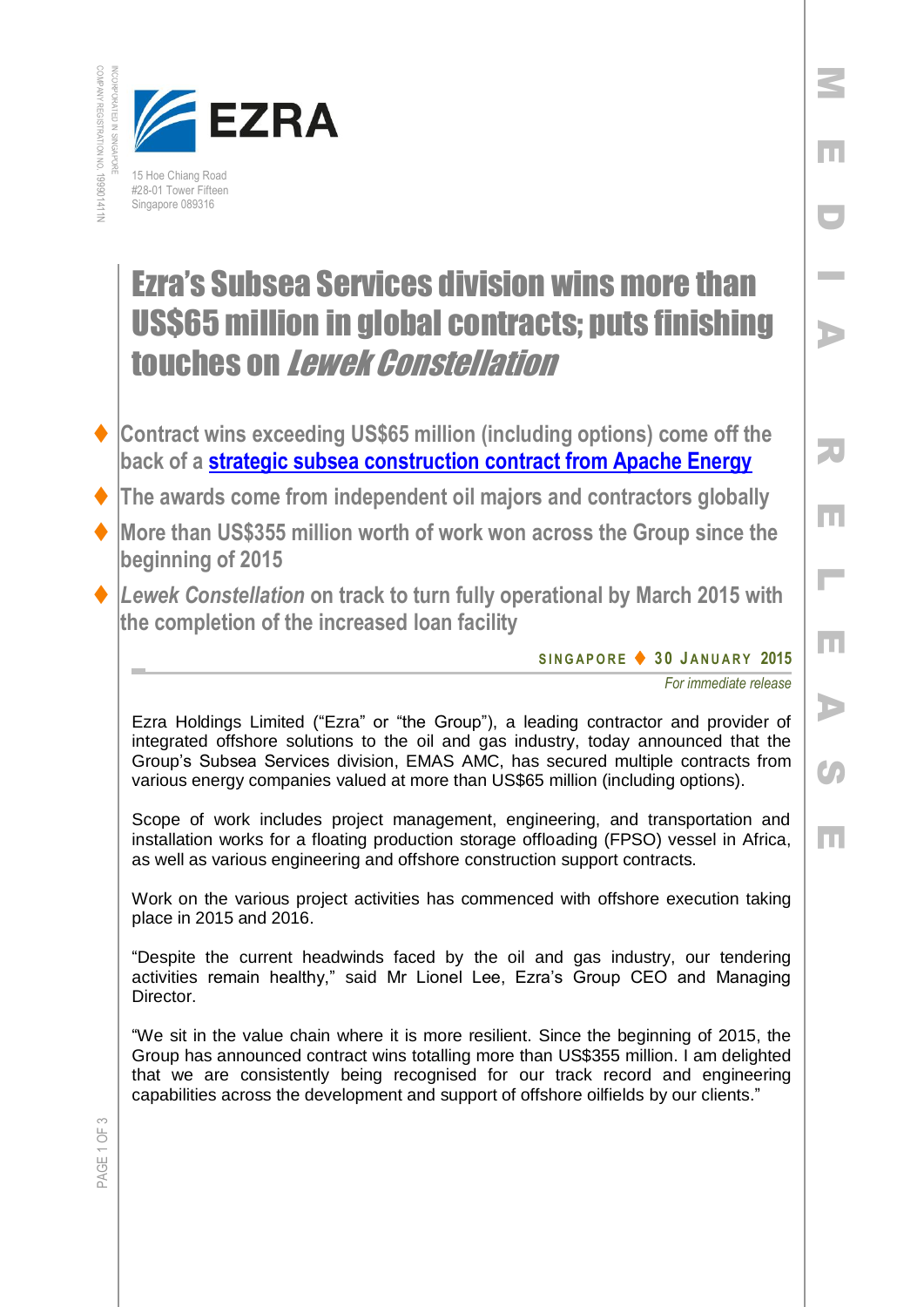INCORPORATED IN SINGAPORE



15 Hoe Chiang Road #28-01 Tower Fifteen Singapore 089316

## Update on *Lewek Constellation*

*Lewek Constellation*, the Group's ice-classed, DP3 multi-lay construction vessel with heavy lift capabilities, is on track to turn fully operational by March 2015. Prior to her completion, she has secured a backlog of nearly US\$0.5 billion, and is fully committed through to the middle of 2016. With the delivery of the *Lewek Constellation*, the Group has substantially completed its major capex in this growth cycle and is poised to move into a phase of free cash generation which will ultimately improve gearing and develop balance sheet strength.

She has completed the installation of her multi-lay system in the Netherlands and is currently undergoing commissioning works. The Group has also successfully closed the increased loan facility to finance the construction of the vessel up to its completion.

"We are excited to be part of this landmark project for the subsea industry, and to see the *Lewek Constellation* come online. The *Lewek Constellation* will be only one of two vessels in the world in her class, and we are proud to be associated with the project from start to finish," said Mr Magnus Piene, Global Head of Offshore for DNB, the colead-arranger for the loan facility for the *Lewek Constellation*.

"We have seen Ezra grow and transform since the early 2000s as a ship charterer to becoming a full-fledged subsea engineering services provider, and we would like to congratulate Ezra on achieving yet another milestone with the *Lewek Constellation*," said Ms Joyce Tee, Managing Director, Head of Shipping, Aviation & Transportation, Institutional Banking Group of DBS Bank, the co-lead arranger for the loan facility for the *Lewek Constellation*."

"I am extremely pleased with the progress we have made with the *Lewek Constellation*, and I would like to thank our principal banks for their commitment and strong support in seeing this project come to fruition," said Mr Lee.

The Group has secured a healthy backlog of approximately US\$2.5 billion<sup>1</sup>, with a majority of the contracts expected to be executed over the next 12 to 18 months. Moving forward, the Group will continue to focus on excellent execution and delivery of subsea projects. Ezra will remain steadfast in deploying its vessels to capitalise on the longer term industry capital expenditure trends.

About the Group

M

E

D

**Inches** 

A

R

E

 $\overline{\phantom{a}}$ 

E

A

 $\boldsymbol{G}$ 

E

www.emas.com ♦ SGX mainboard listing: December 2005

EMAS – a leading global contracting group providing offshore/subsea construction, marine, production and well intervention services – is Ezra's operating brand. With offices across six continents, it delivers best-value solutions to the oil and gas (O&G)

PAGE 2 OF 3

 $\overline{a}$ 

<sup>1</sup> The Group's backlog is inclusive of a backlog of US\$511 million from the two FPSOs, *Lewek EMAS* and *Perisai Kamelia* that EMAS Offshore Limited has stakes in.